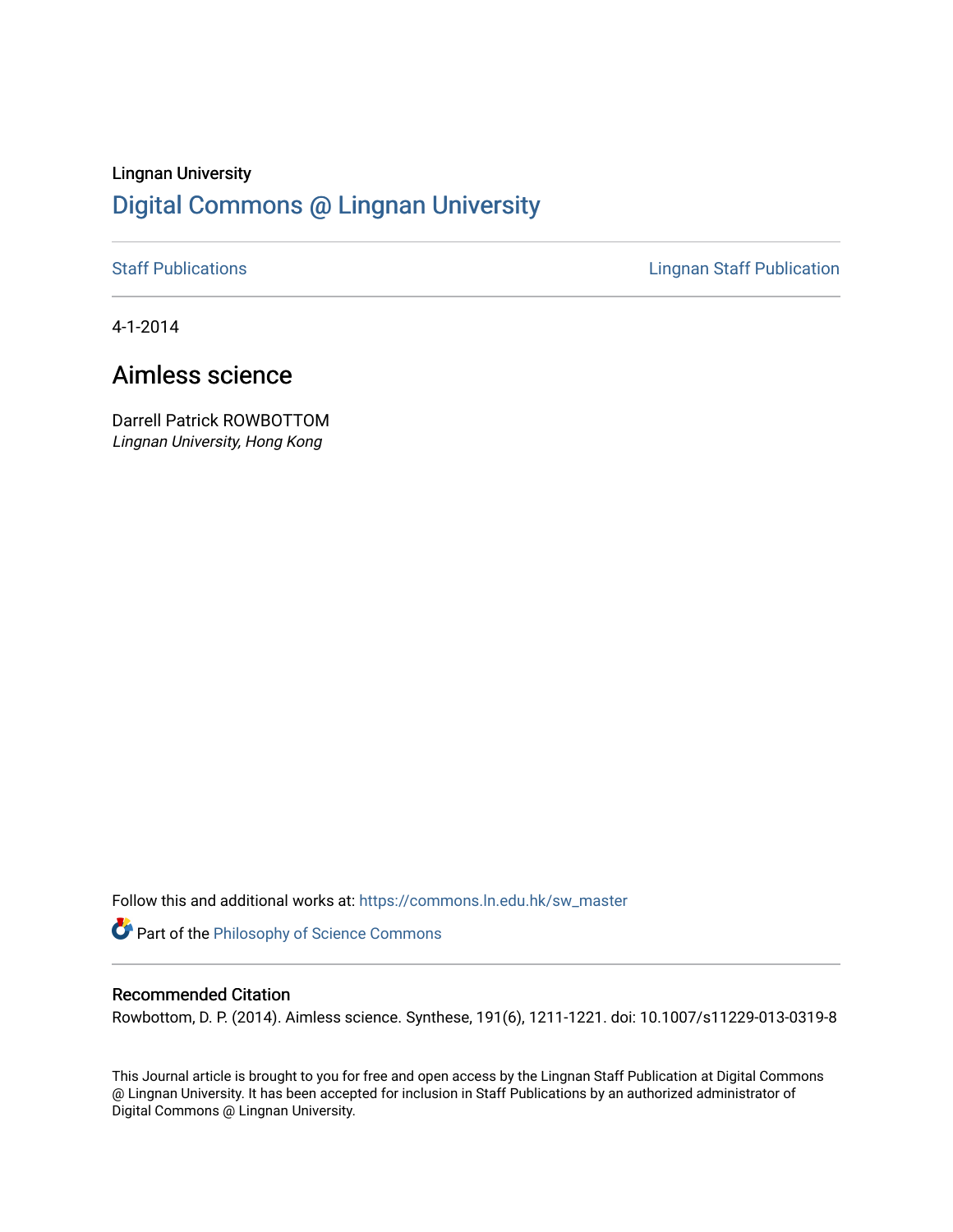#### **Aimless Science**

This paper argues that talk of 'the aim of science' should be avoided in the philosophy of science, with special reference to the way that van Fraassen sets up the difference between scientific realism and constructive empiricism. It also argues that talking instead of 'what counts as success in science as such' is unsatisfactory. The paper concludes by showing what this talk may be profitably replaced with, namely specific claims concerning science that fall into the following categories: descriptive, evaluative, normative, and definitional. There are two key advantages to this proposal. First, realism and its competitors may be understood to consist of highly nuanced variants. Second, scientific realism and its competitors may be understood as something other than 'all or nothing' theses about science. More particularly, one may accept that there are general claims concerning science in some of the identified categories, but deny that there are such claims in the others.

Keywords: aim of science, scientific realism, scientific progress, van Fraassen, constructive empiricism

## **1. Introduction**

Talk of 'the aim of science' is widespread in the literature on general philosophy of science, and commonplace, in particular, in discussions of scientific method and scientific realism; see, for example, van Fraassen (1980: 8–9), Newton-Smith (1981: ch. 3), Popper (1983), Laudan (1984), and Sankey (2000). But should this talk be taken literally? And if not, does the metaphor serve any useful purpose?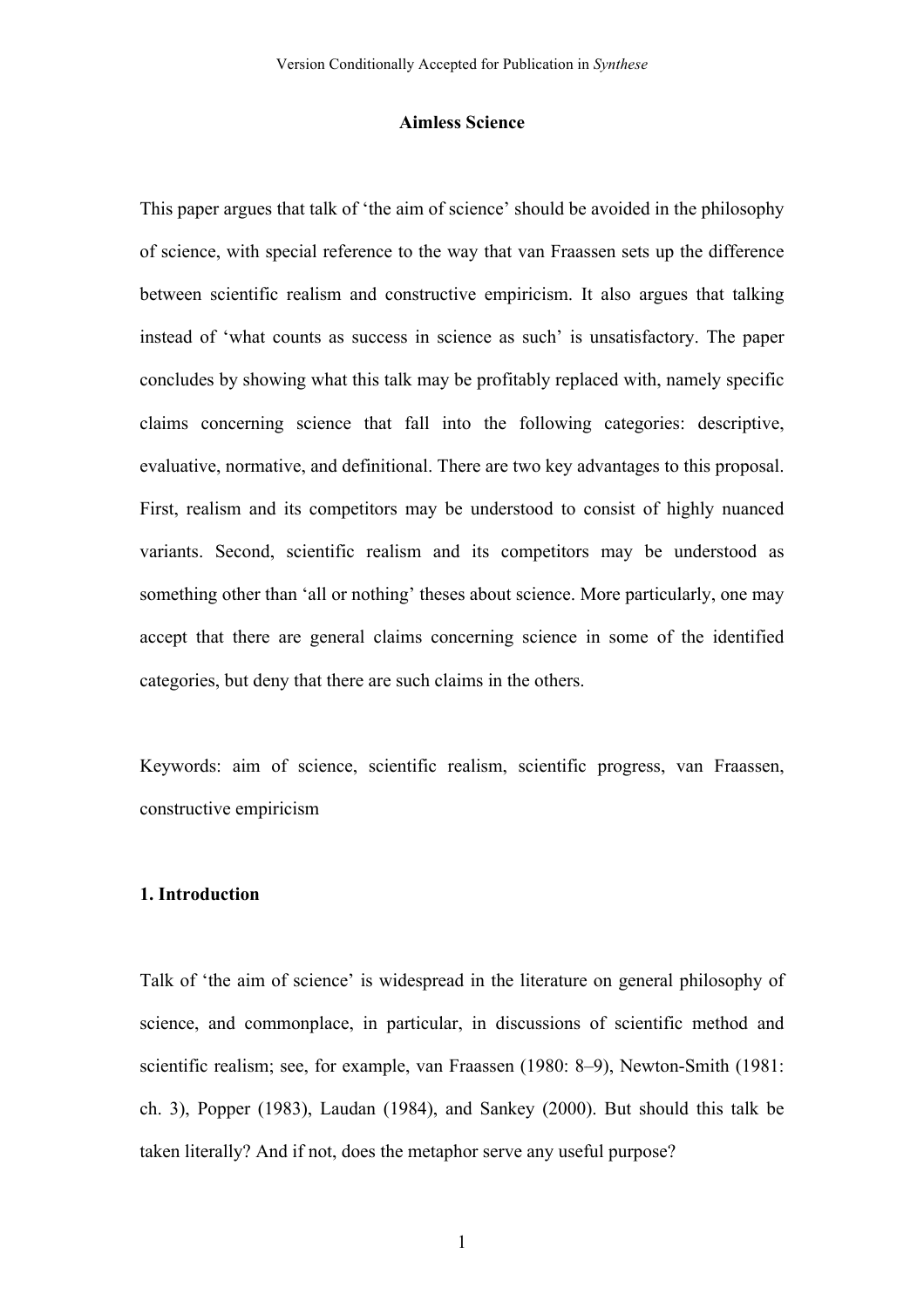I hope to convince you that the answers to both these questions lie in negative, and also that the issues at stake in the general philosophy of science become clearer when we adopt a non-teleological mode of discourse. In fact, talk of aims in the philosophy of science is the source of considerable confusion, among professional philosophers as well as students, as I have experienced first-hand on numerous occasions. $<sup>1</sup>$  One</sup> such recent occasion, a research seminar, prompted me to write this paper. In particular, the notion that 'the aim of science' is some kind of function from the aims of individual scientists, in doing science, was assumed by many of the audience. As we will see, however, this is not what is typically intended by the phrase in the philosophy of science. And in any event, even if there is such a sense in which one may legitimately speak of 'the aim of science', this is a matter for empirical sociological (or socio-historical) study. (It should also be carefully defined, e.g. in terms of a clearly specified aggregation function of individual aims, if it is to be rendered an object of that kind of empirical study. But to the best of my knowledge, no such definition exists.)

I will proceed by discussing the most highly-influential discussion of the aim of science in recent decades, namely that provided by van Fraassen (1980), which has had a considerable impact on subsequent work in general philosophy of science and beyond.<sup>2</sup> But before I continue, I should like to note that van Fraassen is, in one sense,

 $<sup>1</sup>$  I have also used such talk, albeit somewhat unwillingly, in Rowbottom (2010). Interestingly, concerns</sup> involving the use of 'the aim of science' were responsible for major revisions of the initial version of that paper being requested. The second section, which comprises around one thousand words, was  $\frac{1}{2}$  produced in response.

<sup>2</sup> Google scholar helps to give a rough measure; the book has been cited almost 3000 times. Compare Popper (1983), which has only been cited 600 times, and Laudan (1984), which has only been cited 300 times.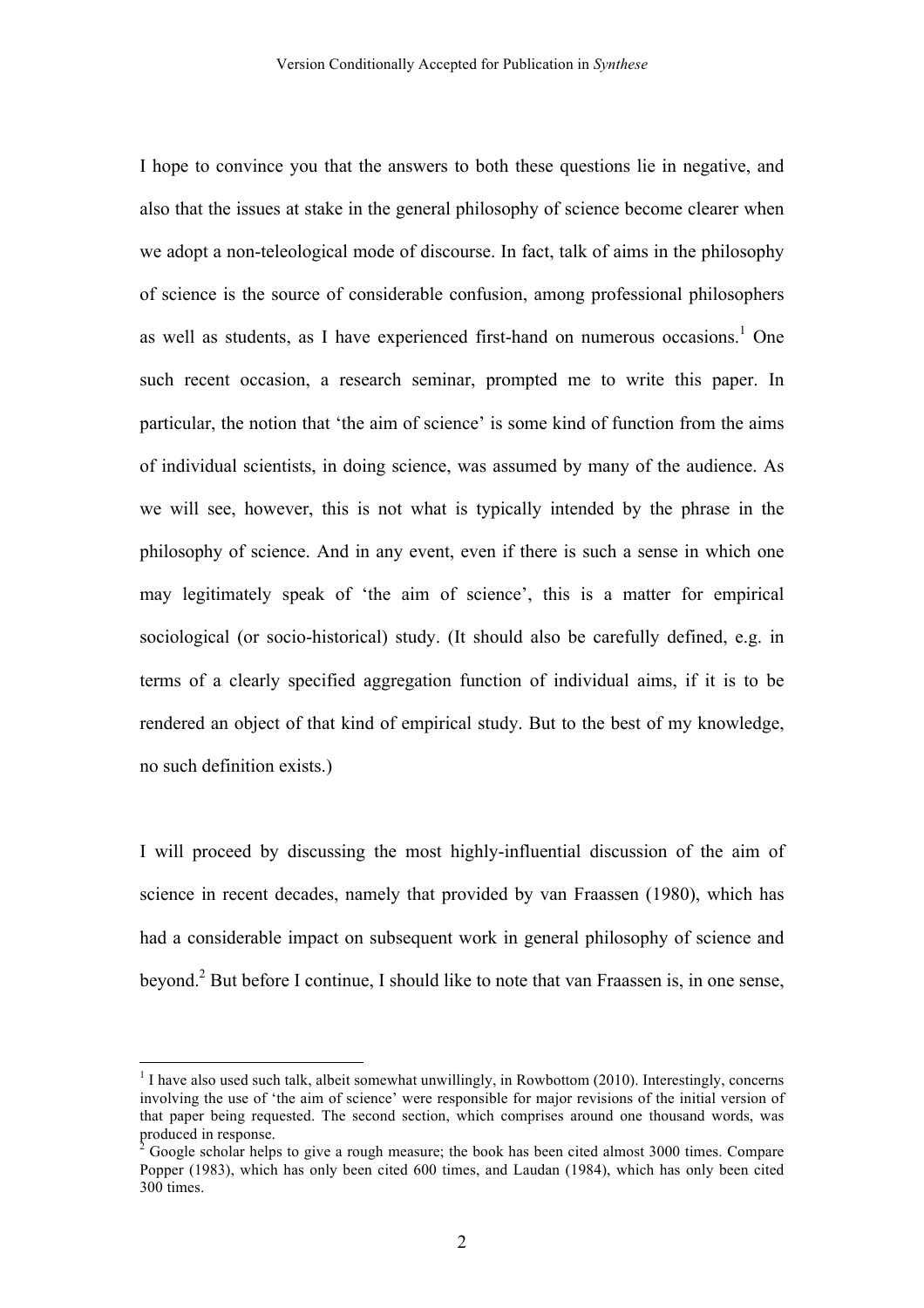an undeserving target; many other authors, beforehand and thereafter, have used the phrase without any serious discussion, and/or in confusing fashions.

Here are some brief examples. First, Cooper (1964), in a paper on 'The Aims of Science', simply fails to discuss what the phrase is supposed to mean. Second, Popper (1983: 132), in a book with 'Aim of Science' in the title, writes only:

To speak of 'the aim' of scientific activity may perhaps sound a little naïve; for clearly, different scientists have different aims, and science itself (whatever that may mean) has no aims. I admit all this. Yet when we speak of science, we do seem to feel, more or less clearly, that there is something characteristic of scientific activity, and since scientific activity looks pretty much like a rational activity, and since a rational activity must have some aim, the attempt to describe the aim of science may not be entirely futile.

A more recent introductory discussion by Newton-Smith fares no better. The term is introduced as follows:

At what is science especially successful? ... Are theories just tools for predicting and manipulating the world? … This [is] controversy about the aim of science. (Newton-Smith 2000: 3)

Just two pages later, Newton-Smith (2000: 5) writes: 'Much philosophy of science concerns issues of aims and methods. In the course of pursuing our aim (whatever it may be) using our rich range of methods, we have crafted descriptive and explanatory

3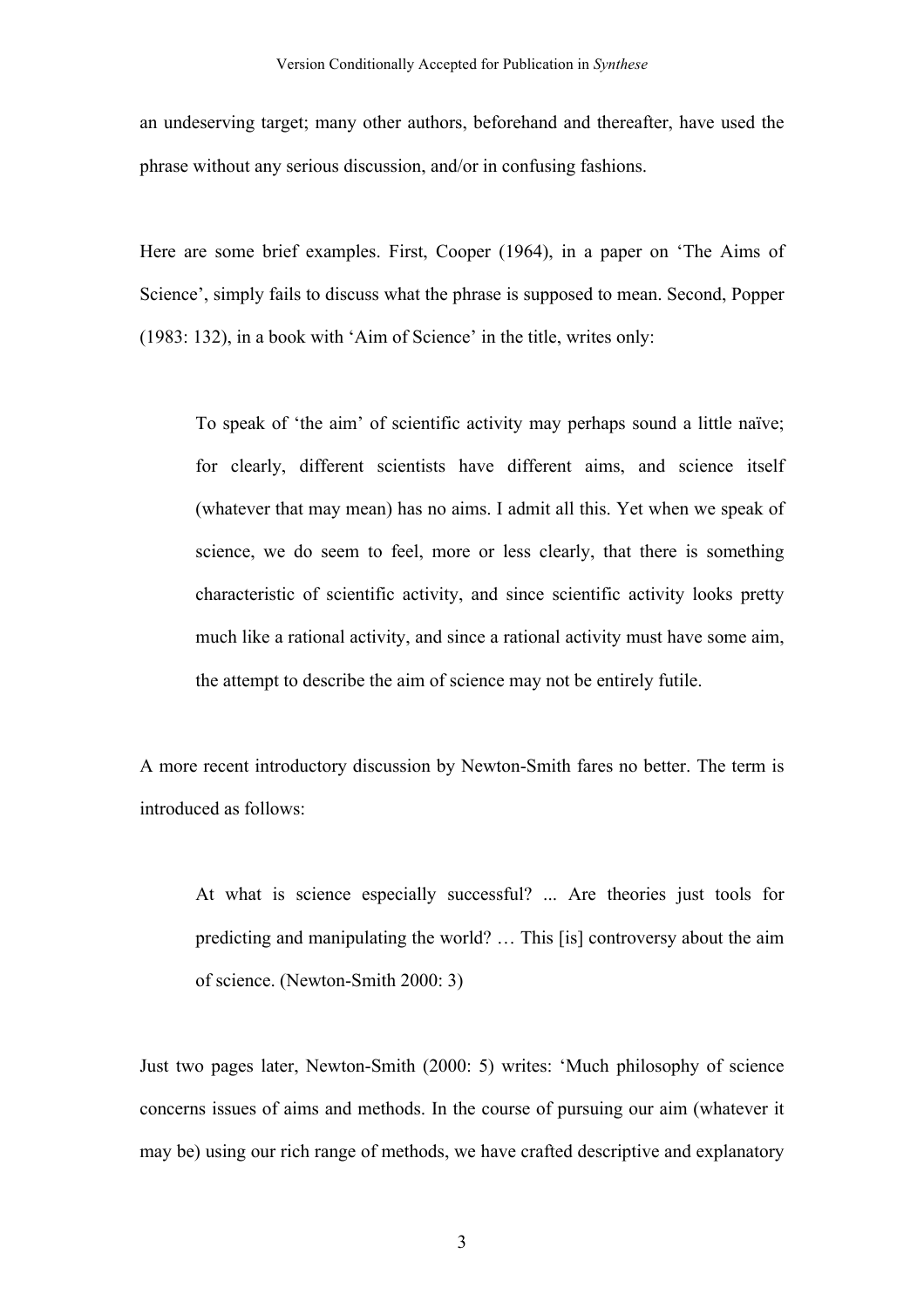tools…' But science can be 'especially successful' at something without us *pursuing* that end; and similarly, theories can be 'just tools for predicting and manipulating the world' even if all scientists think otherwise, and *pursue* a different end. It is easy to see how a student—and even a professional philosopher—reading this introduction may emerge confused. A simple and effective solution, I will urge, is to ditch talk of 'the aim(s) of science'.<sup>3</sup>

### **2. Van Fraassen on the Aim of Science: A Critique**

Van Fraassen (1980: 8, 12) characterizes scientific realism and his alternative, constructive empiricism, as involving two competing claims about the aim of science:

*Science aims to give us, in its theories, a literally true story of what the world is like; and acceptance of a scientific theory involves the belief that it is true*.

*Science aims to give us theories which are empirically adequate; and acceptance of a theory involves as belief only that it is empirically adequate*.

Now if the aim of science were understood to be determinable by looking to the aims of individual scientists in doing science—what they hoped to achieve, be it fame, fortune, finding the truth, or finding empirically adequate theories—then the difference of opinion would be easily settled by sociological study. The appropriate procedure is simple. State what has to be true of the aims of individual scientists in order for the overarching 'aim of science' to be *x*, and then study the aims of

<sup>&</sup>lt;sup>3</sup> Note also that science may be 'especially successful' at achieving some end even when achieving said end is not *constitutive* of the activity. The significance of this will become apparent in due course.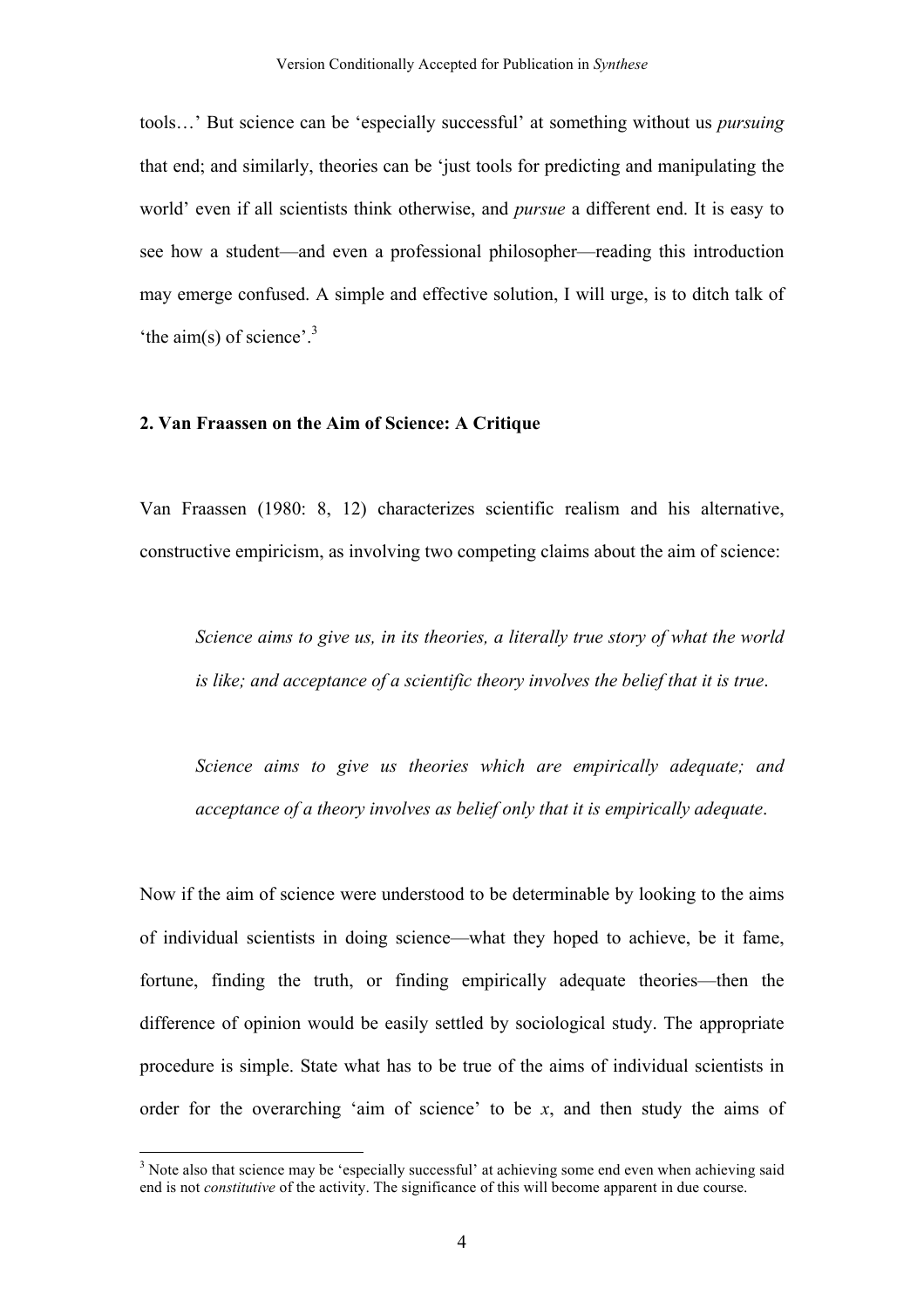individual scientists. For example, one might (rather crudely) take some *x* to be *an* aim of science if at least 50% of scientists hope to achieve (or get closer towards) *x* by doing science. And one might take some *y* to be *the* aim of science if it is the single most prevalent aim of scientists in doing science.<sup>4</sup> Then simple quantitative investigations, e.g. appropriate survey work, would bring to an end the interminable debate between scientific realists and constructive empiricists. (At least, that's for the time being. On such views, the aim of science could change over time.) In the words of Rosen (1994: 144):

A literal interpretation… would… have it that SR [scientific realism] and CE [constructive empiricism] are opposing proposals about what scientists actually think.

We would also take a dim view of claims about the aim(s) of science based on limited personal experience, or on armchair speculation (and hence of van Fraassen 1980, and the resultant philosophical exchanges on the aim of science). One can also find many claims that appear remarkable on this literal view, such as: 'The establishing of general laws is an invariant and focal aim of all science' (Cooper 1964: 328). It is highly dubious that this goes for biology, for example; see Keller (2007) and Author [2011c].

This said, it should be of little surprise that van Fraassen (1980) does *not* take 'the aim of science' to reflect the aims of scientists; that the literal interpretation 'just can't be right' (Rosen 1994: 144). Van Fraassen (1980: 8) explains this by using chess as an

 <sup>4</sup> Much more refined aggregation functions may be possible, e.g. after those used in social epistemological contexts; see List and Puppe (2007). But this will not change the underlying point here; the result of applying such a function would have to be determined by spade work.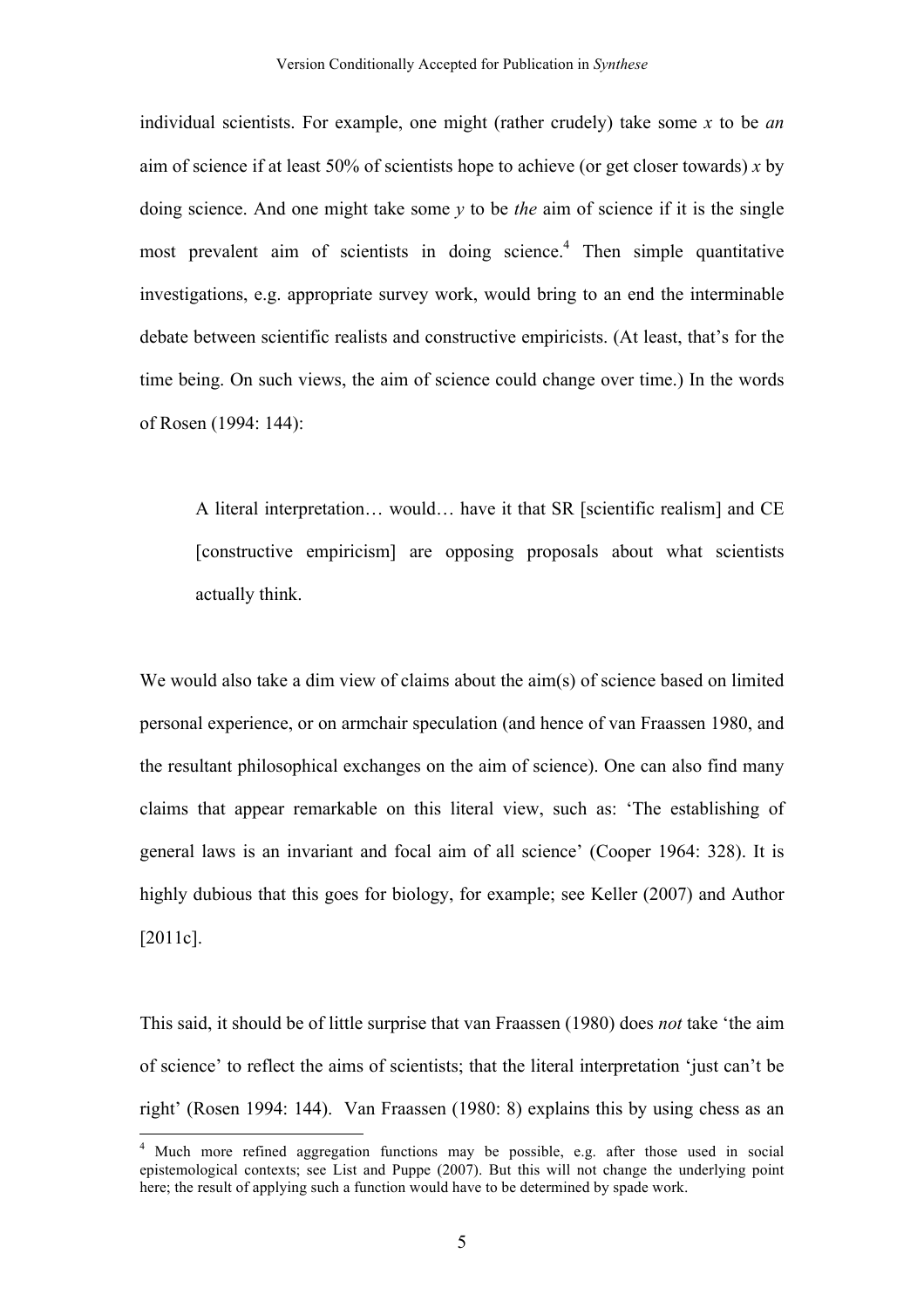analogy for science. The aim of chess, we are told, is to give checkmate. The aims of individual chess players may be quite different: to become famous, rich, or simply to have some mental stimulation. And even if all chess players just so happened to share the same aim, this would not be sufficient for it to constitute an aim of chess. Thus as he explains elsewhere, constructive empiricism should not be associated with the claim that:

(all or most) real scientists aim to construct empirically adequate theories, and believe the theories they accept to be empirically adequate... (Van Fraassen 1994: 180)

So how should talk of the aim of science be understood? Van Fraassen (1980: 8) adds only that:

What the aim is determines what counts as success in the enterprise as such; and this aim may be pursued for any number of reasons. Also, in calling something *the* aim, I do not deny that there are other subsidiary aims which may or may not be means to that end.

Note that van Fraassen's claim, here, is that *the aim determines what counts as success*. It is not that *what counts as success determines the aim*. But in the case of chess, this appears backwards. On the contrary, *just because* giving checkmate to one's opponent counts as success—i.e. winning—in chess, it is the aim of chess to give checkmate to one's opponent. In any event—and here is the fundamental point we may describe chess quite adequately without saying that it has an aim. Instead, we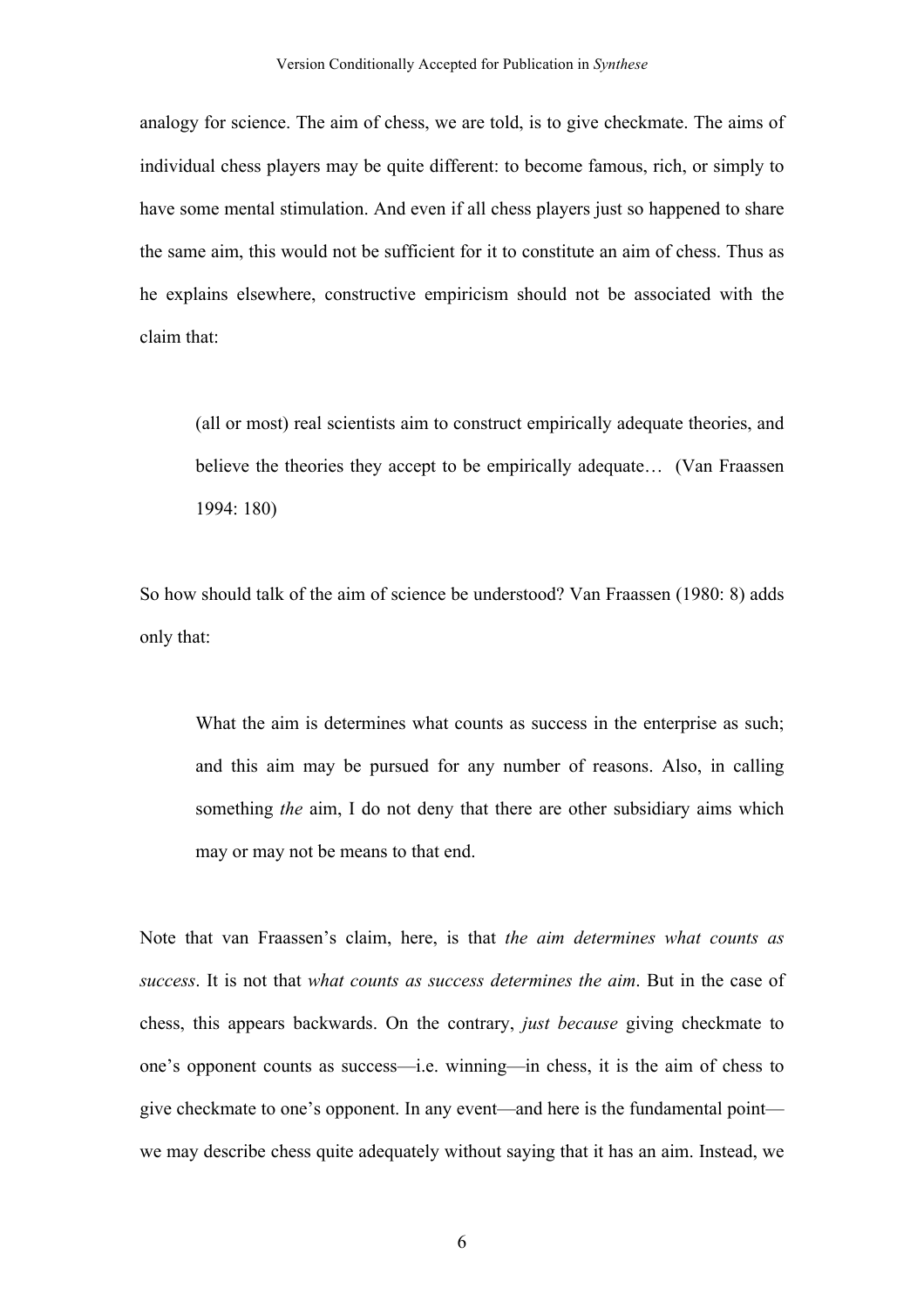may state the rules of the game, and what it takes to win (or to succeed). No mention of any aim of the game is required. Success suffices.

But how about pulling the trick of saying that chess players, like scientists, have *the shared personal aim of succeeding*? This is precisely what van Fraassen (1994: 182) appears to do at one stage:

[S]cientists with their very different motives and convictions participate in a common enterprise, defined by its own internal criteria of success, and this success is their common aim 'inside' this cluster of diverging personal aim. How else could they be said to be collaborating in a common enterprise? The question is only what that defining criterion of success is.

At best, however, this trick suggests that all philosophers of science should *agree* on what the aim of science is, namely to succeed at science. But if that is so, then there is no genuine dispute over *aims* at all, and it is a mistake—or at least, highly misleading—to express the difference between scientific realism and constructive empiricism in those terms. It would again be better, surely, to refer only to different accounts of *what constitutes success in science*.

Besides, the claim that many (or most) people who play chess do so with the aim of winning *is* sociological. (If you doubt this, then you must think that this claim is not open to empirical refutation. It is. For example, I have played many games in chess tournaments in which I have aimed for an early draw, e.g. by complicating the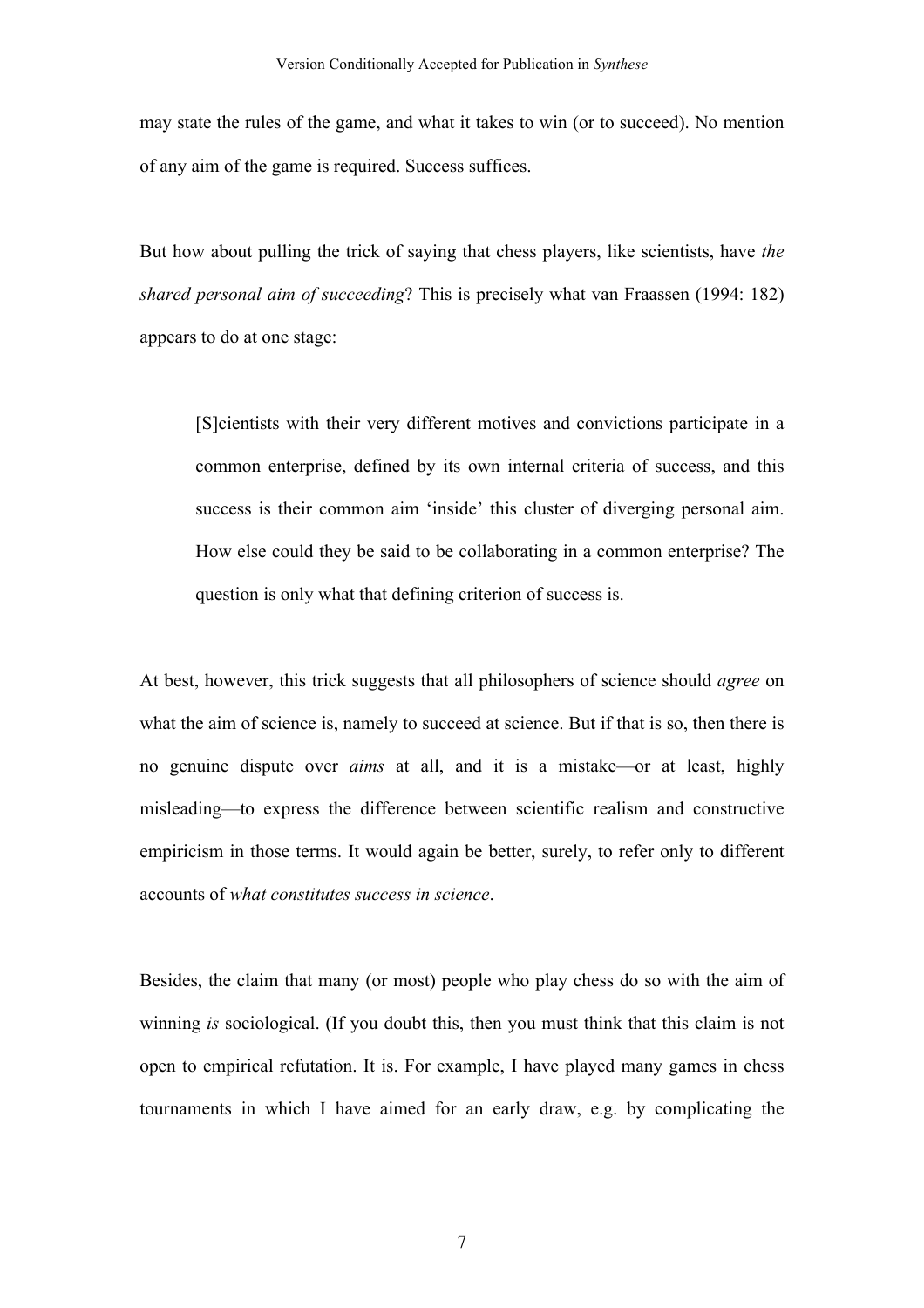position in the middle game and unnerving the opponent; and I am happy with the draws I have achieved against superior players.<sup>5</sup>)

But might we not stick with the notion of success, as a replacement for the talk of aims? Not on the strength of van Fraassen's initial analogy, in so far as science bears little significant resemblance to chess.<sup>6</sup> First and foremost, in chess, what it takes to win is stipulated as *part of the game design*. This is not so in science. Second, it is dubious that the rules of science are enough to *define* it, or indeed play a definitional role at all, in the way that the rules of chess serve to define that game. In chess, to fail to know any of the rules is to be unable to play the game; to fail to know some of them means (at least) that one is unable to play the game properly. Similarly, to know the rules but intentionally violate them is to fail to play the game, but instead to adopt the semblance of doing so (e.g. to cheat).<sup>7</sup> Third, and finally, science involves groups and communities; so at best, it may only be understood as a team game. $8<sup>8</sup>$ 

In relation to the second and third of the points above, consider that there are several possible answers to van Fraassen's rhetorical question, "How else could they be said to be collaborating in a common enterprise [unless there were a common criterion of success]?" One short answer, for instance, is that many scientists simply obey instructions to perform particular local tasks (and collaborate in the same way a private does with an officer); and while they may wish to *succeed* in following those

 $5$  It may be objected that I would have taken a win if the opportunity arose, e.g. if I spotted a way to force mate in a small number of moves. I accept this. But I was still playing *with the aim of not losing*, rather than the aim of winning.

<sup>&</sup>lt;sup>6</sup> Kuhn (1996) infamously used a chess analogy too, in order to illustrate how normal science is a puzzle solving process. However, he elsewhere argued that normal scientists rely on pattern recognition, rather than rule following. See Bird  $(2000: 71-75)$  and Rowbottom  $(2011a)$ . <sup>7</sup> See also Resnik (1993). <sup>8</sup> This final element of disanalogy is perhaps not as troublesome as the others; see Rowbottom (2010:

<sup>211).</sup>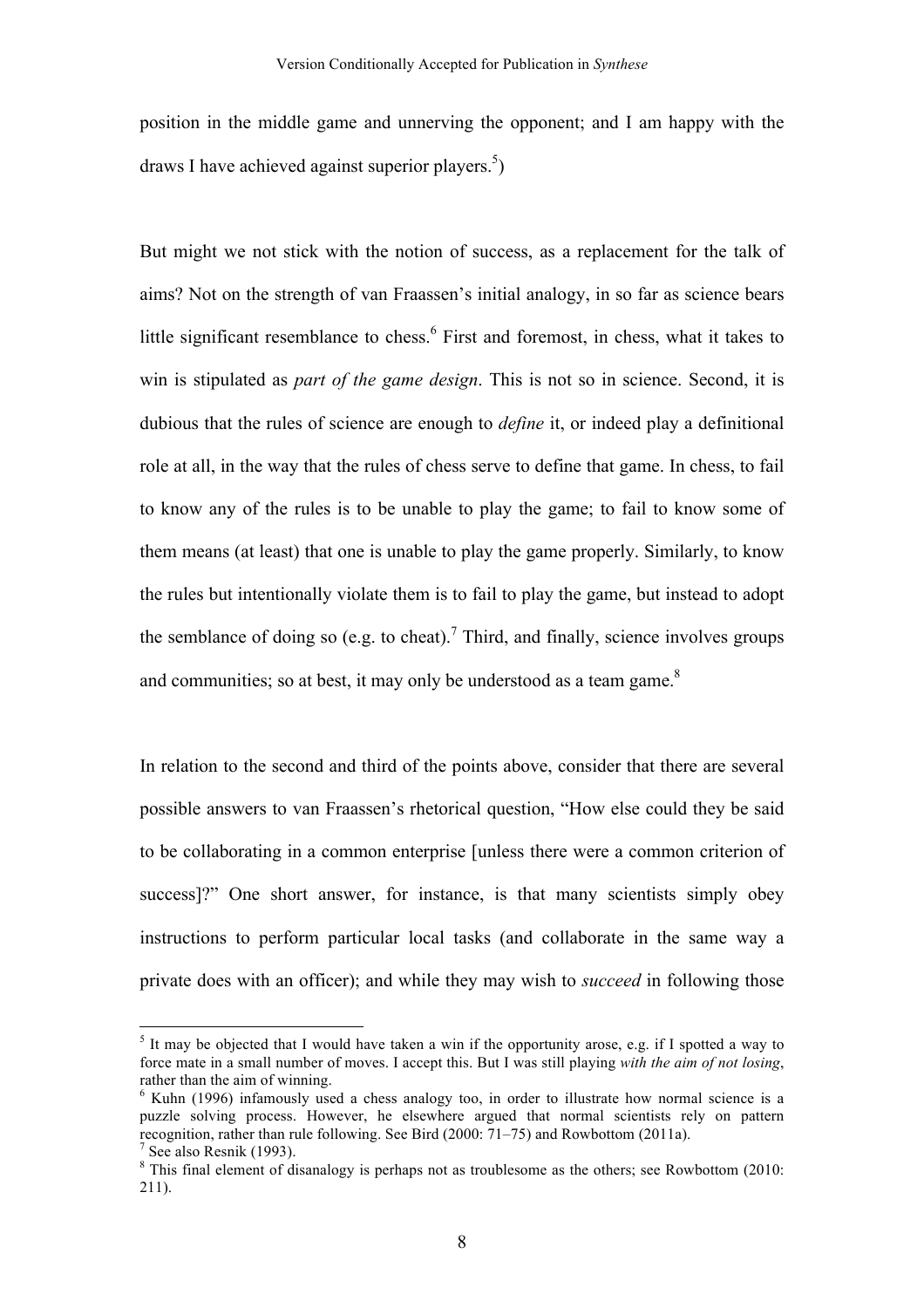instructions and performing those tasks, this hardly suggests that they want to succeed (or contribute to success) in some further global sense. Another reaction to van Fraassen's question is to simply deny that all scientists are *collaborating* in a common enterprise; on the contrary, many of them are *competing*. My overarching point, here, is that there is a chasm between what counts as 'success' for any given individual or research group and what counts as 'success' for the whole; and in fact, some will legitimately question the very idea that there *is* such as thing as 'success' for the whole of science, above and beyond different local criteria for 'success' in different areas of (what we just so happen to classify as) science.<sup>9</sup>

The only obvious way to rejoin, and urge that there genuinely is something philosophically distinct that counts as success in science, is show how to determine what this is. Perhaps rather than asking scientists what their own aims are, i.e. going into sociology, we might look to other empirical data? In fact, van Fraassen (1994: 186) notes this kind of possibility by considering a different analogy, between science and war, which is rather better than his earlier one between science and chess:

Clausewitz' doctrine of war: [the aim of] war is the continuation of diplomacy by other means. This does imply:

the solider's aim, the criterion of his [sic] success, is the continuation of [his/her country's] diplomacy.

 <sup>9</sup> This is closely related to the distinction, made by Magnus and Callender (2004: 321), between *retail*  and *wholesale* approaches: 'Wholesale realism seeks to explain the success of science in general; wholesale anti-realism seeks to explain the history of science in general. Dissolving the debate... involves attending to the retail arguments without trying to settle the debate in an all-or-nothing, wholesale manner.' I disagree, however, with the suggestion that wholesale anti-realism concerns history, rather than success; and I believe that this is illustrated by van Fraassen's emphasis on success.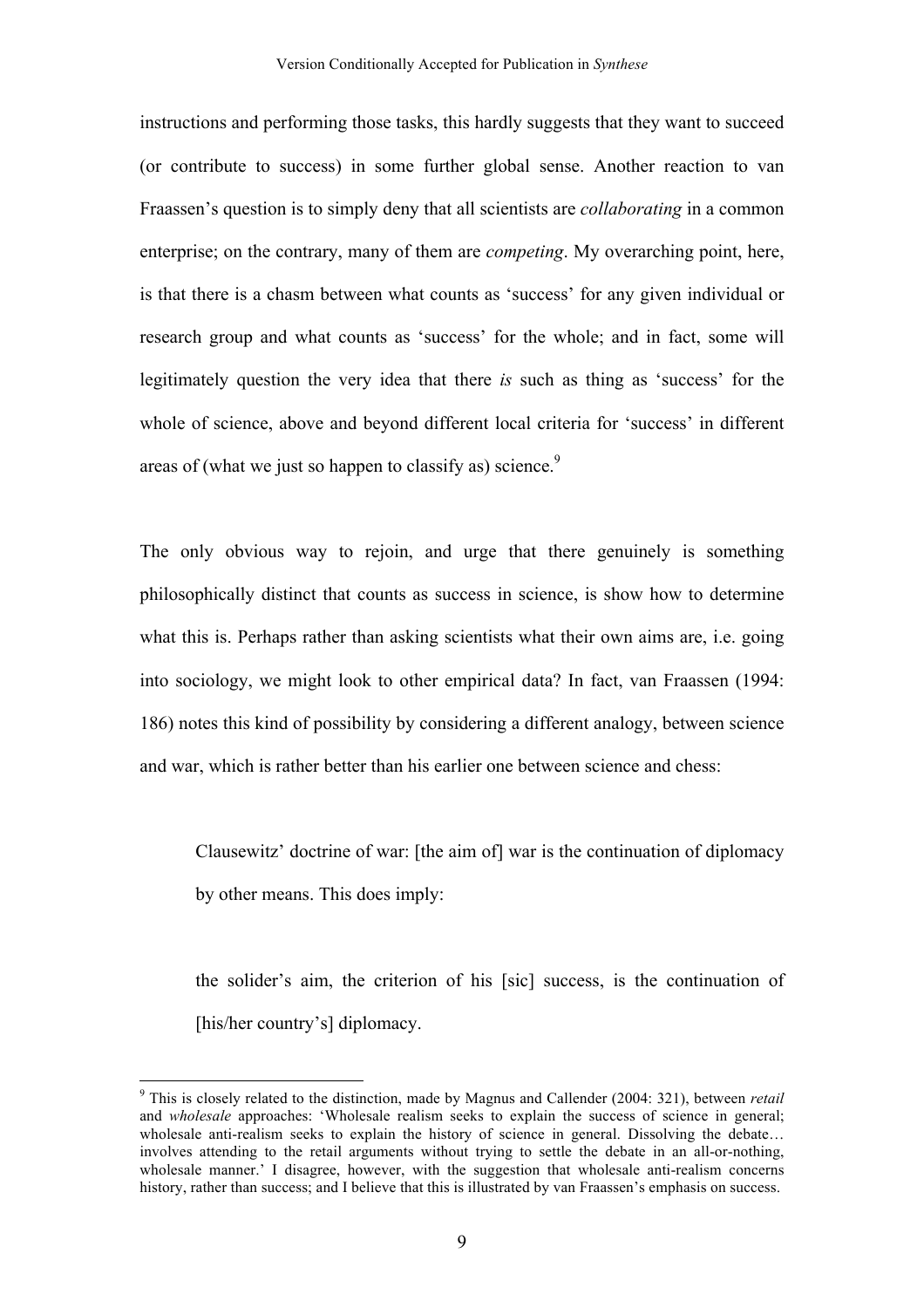Van Fraassen continues by asking us to imagine that we can find no solider who says that her aim is to continue her country's diplomacy. What then? Is Clausewitz refuted? Van Fraassen (1994: 186–187) thinks not, because some of the soldiers, at least, understand what war is really all about:

I do not mean to rely on this as an example of false consciousness. What happens in war flows from the conscious self-understanding of the participants. It also flows from the aims, intentions, and beliefs of the actual participants. But the two are not the same. I think that the soldiers or at least the generals understand the business of war very well. If they are sincere in their statement of their own aims and intentions, then it follows, I think, that they are convinced that pursuing those is compatible (and perhaps best combined) with the continuation of their country's diplomacy by force of arms.

So one might think that we can sociologically probe scientists' understandings of science without asking them about their own aims in doing science. For example:

Approach some scientists you know and mention some of their most valued scientific colleagues. Then tell them… that as a matter of fact those colleagues are not pursuing the aim of finding true theories, but are privately concerned only to construct empirically adequate ones. Now ask them whether, with this new information in hand, they still regard those men and women as real scientists? (Van Fraassen 1994: 187)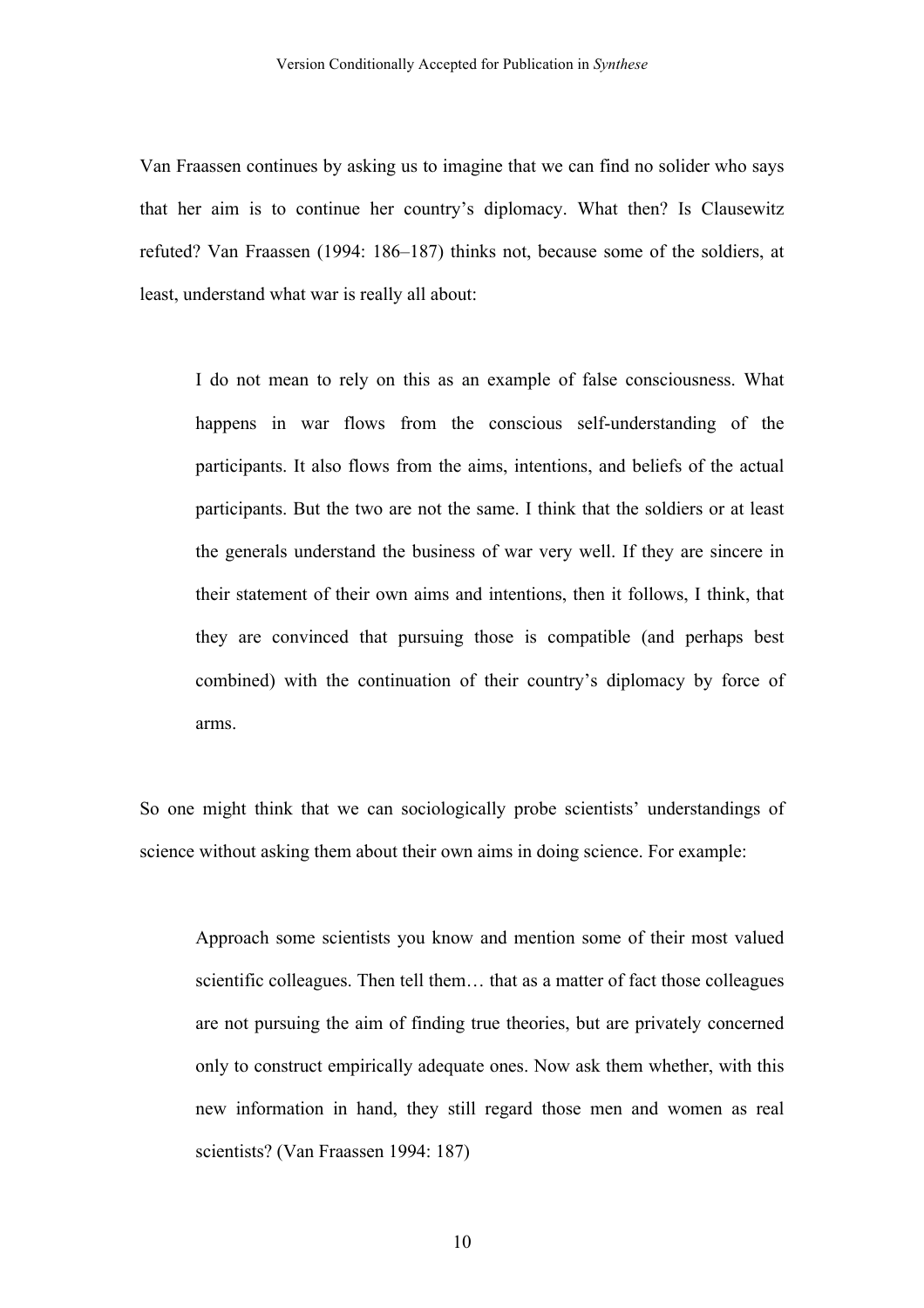Several obvious variations on this experiment are possible; one may ask the interviewees to think of figures from the history of science, or even from future science, in place of colleagues. But this is not the way that van Fraassen (1994: 188) wants to go: 'I... do not equate the aim of science... even with all or most scientists' understanding of what science is.'

So how about answering the question with reference to publications, citations, and other relevant awards? Or one could look a little deeper; one could look for patterns in the kind of papers that are (or have been) well-cited or otherwise lauded. And one might gain, as a result, an insight into what kind of work *is (or has been) actually successful* in science (above and beyond what kind of work is thought, by a majority of scientists, to be successful). This may be understood as a kind of systematic approach, which bears similarities to the 'aims as characteristics' option which Resnik (1993: 229–230) considers to be the best available.<sup>10</sup> The underlying idea is that the system favours (or has favoured) some kinds of activity, but not others. Yet there would be serious problems in conducting this kind of research. For example, why should we expect the relevant differences to show up in the papers, without an interpretative spin provided by realism or one of its competitors? Perhaps papers that posit new theoretical entities are (or have been) popular, for instance. But does this show that the discovery of such entities is (or was) a scientific priority? Or does it just happen to be the case that such theoretical posits are usually bound up with significant

 $10$  Resnik (1993: 230) is mainly concerned with how aims might justify methodological rules. And he notes, correctly, that this view will not do: 'If we think of aims as characteristics which describe scientific conduct, then aims cannot justify methodological rules because these characteristics are too general and abstract to offer genuine guidance.' Via this different route, he also comes to the conclusion that (1993: 231): 'philosophers of science might achieve more useful results by shifting their attention away from the aims of science… [which] seem to have little… effect on working scientists'.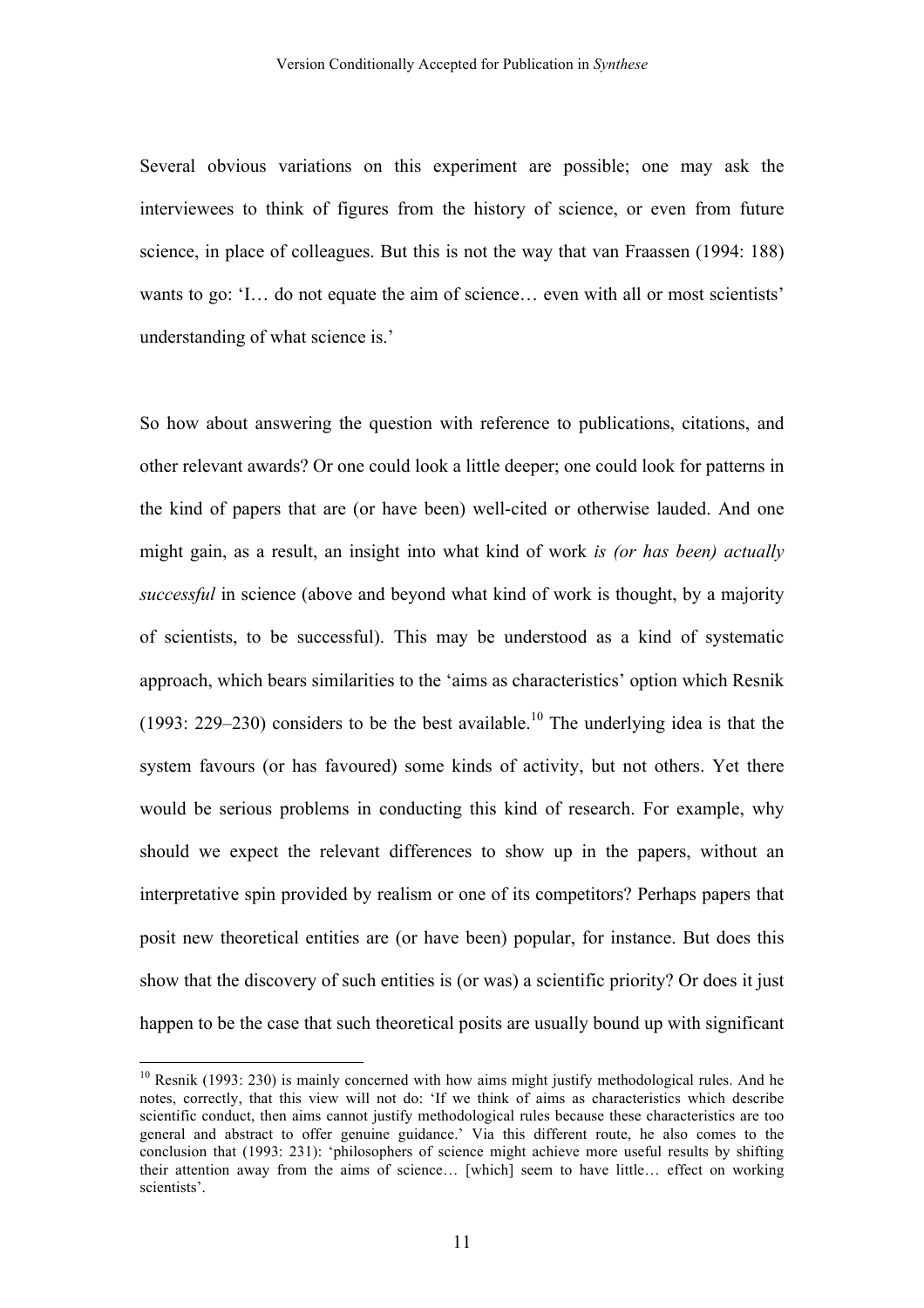new empirical predictions? And in any event, even disregarding such difficulties, one would end up with the question: is (or was) the way the system set up *good* or *bad*? The worry is that the realist will say one thing, and the anti-realist another, under many key circumstances (e.g. if we somehow learned that saving the phenomena was what was most rewarded). So we would not have penetrated into the real differences that divide the two camps. $^{11}$ 

Let me put the point more bluntly. The worry is that talk of some kind of essential 'success in science' papers over the genuine division between many realists and antirealists. In particular, a difference in value judgements, concerning what kinds of inquiry are worthwhile, is (arguably) instead treated as if it were a disagreement on a matter of fact about science. For van Fraassen, for instance, the valuable product is empirically adequate theories. For many realists who disagree, the valuable product is true (and empirically adequate) theories. And rather than cast the difference as being 'For van Fraassen, science would be finished when it had empirically adequate theories of everything, although it might not be finished for the realist', we can instead say 'For van Fraassen, there would be no value in continuing to inquire in some domain when one had empirically adequate theories, although there might be for the realist (if, for example, those empirically adequate theories were known not be true)'. So the presumption of 'success in the enterprise as such' (like that of 'the aim of science') sets the debate up in a way that is potentially highly misleading.

I therefore suggest not only that talk of 'the aim of science' should be ditched, but also that 'what counts as success in science as such' is an inadequate replacement. I

 $11$  This is the kind of problem that van Fraassen (1994) grapples with in closing. It is always open to a philosopher to maintain that some activity is not science because it does not have the correct features.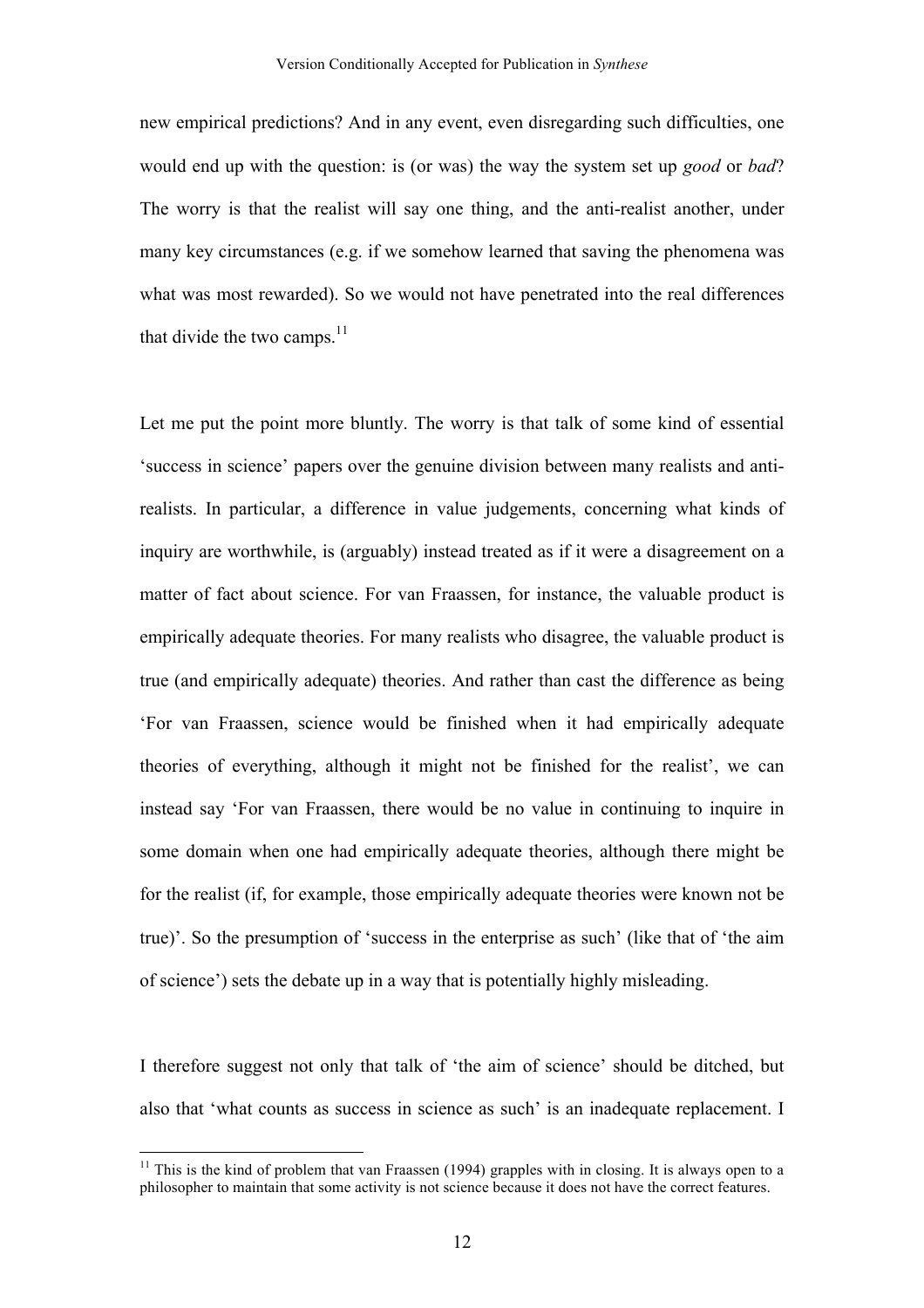will now turn my attention to what to put in their place, and will propose a roomier framework in which the finer distinctions between specific realists and anti-realists can be made more readily apparent.

#### **3. Aims and Success: Lost in Translation**

So when a philosopher of science says 'the aim of science is *x*', what on earth *might*  she mean? Like Bacon (1620: bk. II, §2) in the face of scholastic philosophy, I propose that we can profitably dispense with such teleological discourse, which 'rather corrupts than advances the sciences except such as have to do with human actions'. There are four distinct kinds of theses, each decidedly philosophical (rather than sociological) in character, which we may instead discuss:

#### *Descriptive—'What Science Can Be Expected To Do'—Theses*

For example:

- (a) Science can reliably achieve *x*.
- (b) Science can make reliable progress towards *x*.
- (c) Science will achieve *x*.
- (d) Science has a higher objective probability of achieving *x* than any other of a peculiar class of alternatives,  $\{x_1, \ldots, x_n\}$ .

#### *Evaluative—'Why It's Worth Doing Science'—Theses*

For example:

- (e) Science would not be worth doing if it could not reliably achieve *x*.
- (f) Science is only worth doing if it can reliably achieve *x*.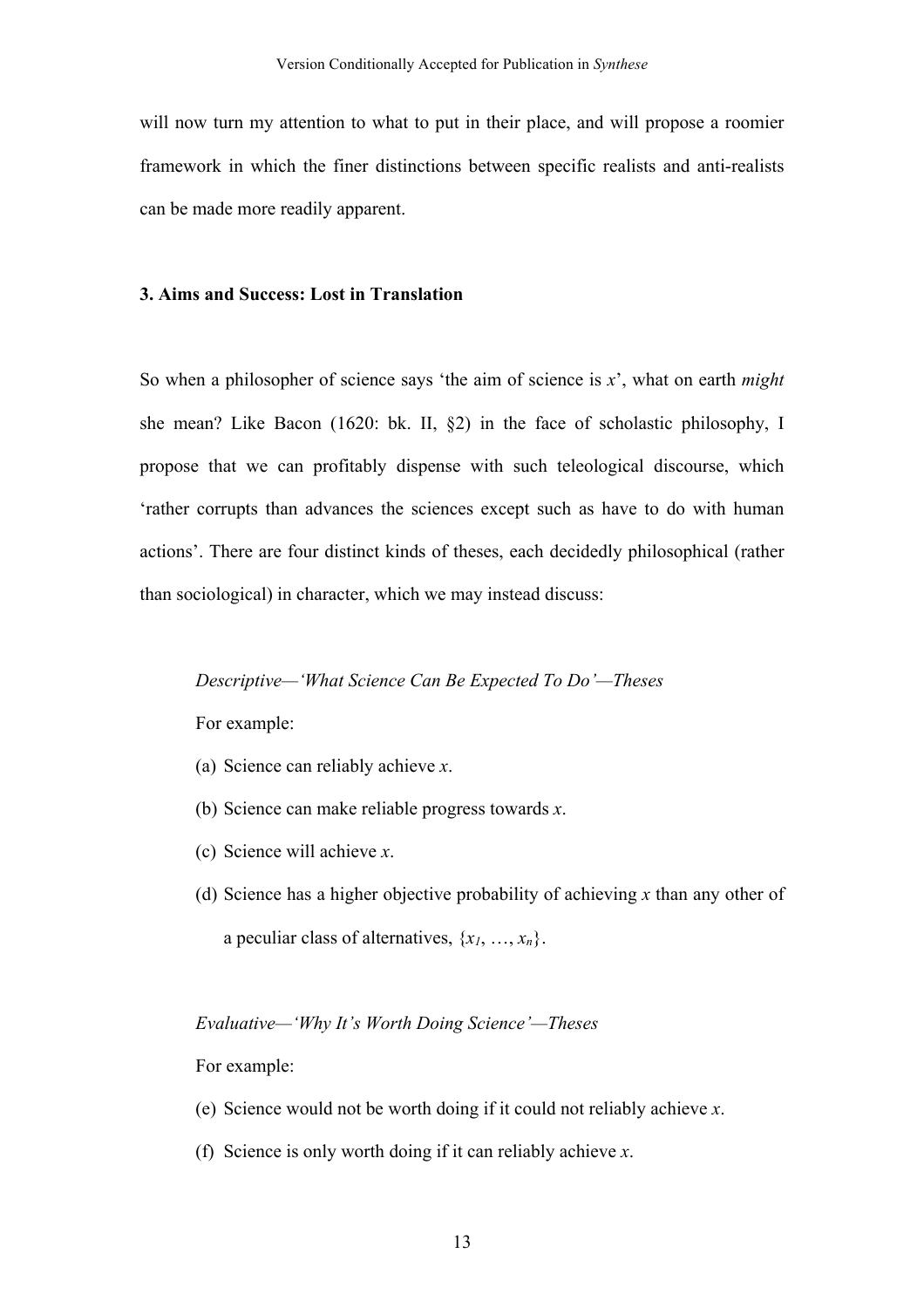- (g) Science is only worth doing if it will achieve *x*.
- (h) Science would no longer be worth doing if it achieved *x*.
- (i) Science is worth doing more if it can reliably achieve *x* than it would be if it could only reliably achieve any (or all) of a peculiar class of alternatives,  ${x_1, ..., x_n}.$

#### *Normative—'What Scientists Should Do'—Theses*

For example:

- (j) Scientists should (as a community) strive to achieve *x* if they are able.
- (k) Each and every scientist should strive to make progress towards achieving *x* if he/she is able.

## *Definitional—'What Science Is'—Theses*

For example:

- (l) An activity counts as a science if it can reliably achieve *x*.
- (m) A branch of inquiry is not scientific if it cannot make reliable progress towards *x*.

These lists of possible theses are just indicative; they are by no means exhaustive. Some of these types may also be connected; and there will be differences of opinion about how it is appropriate to connect them (especially when it comes to the definitional theses and the others). This is not the place to discuss such connections; instead, I want to suggest that this framework may be used to delineate, and clarify, the available spectrum of positions in what are normally called the realist and antirealist camps.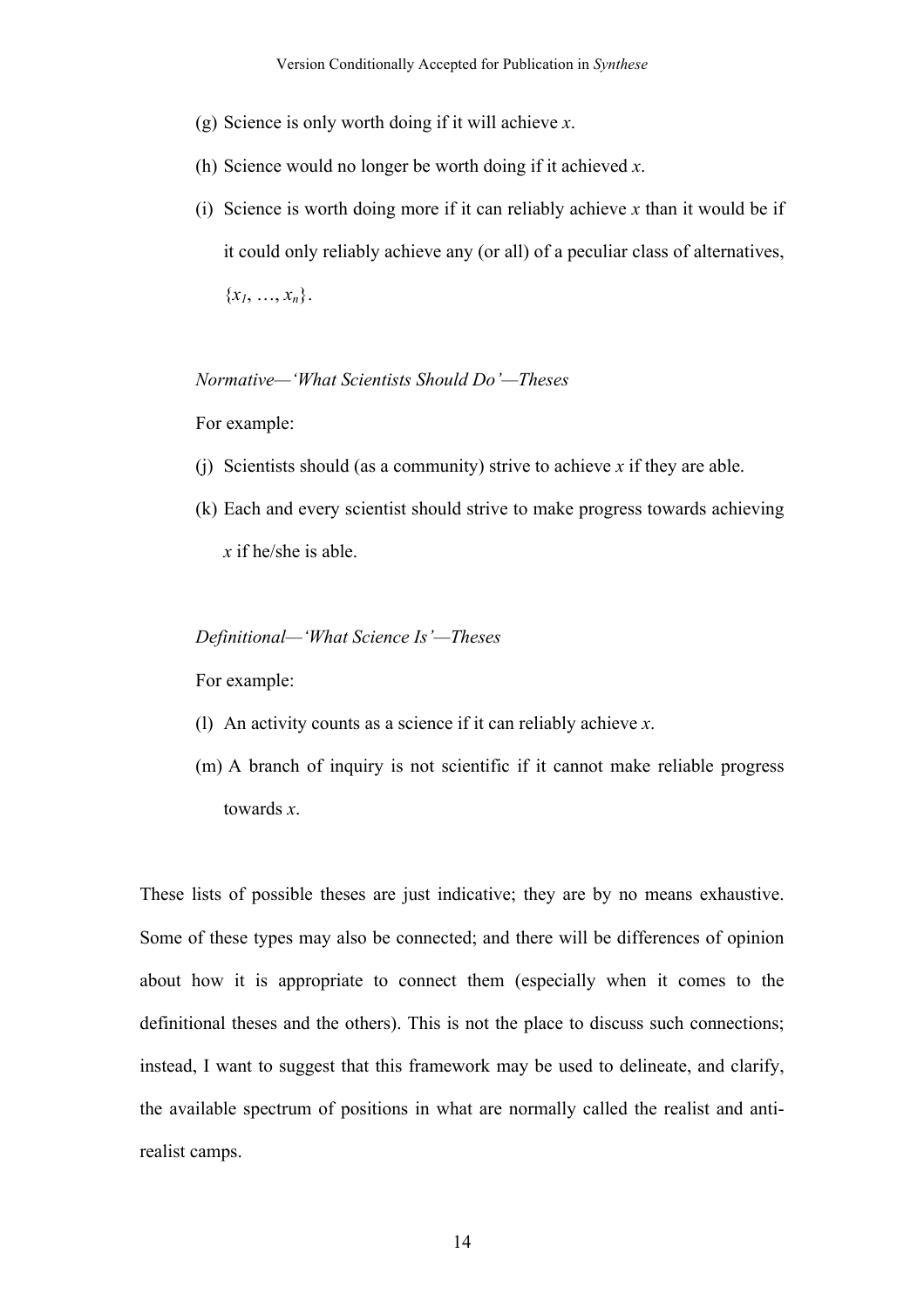How about mapping the view of van Fraassen in this way?<sup>12</sup> He denies (a)–(c) for *x* as truth or approximate truth; and I think, in so far as he is an anti-inductivist, that he *should* also deny these claims when *x* is empirical adequacy.<sup>13</sup> I suspect, however, that he *does* endorse (b) for *x* as empirical adequacy; and I am also reasonably confident that he would endorse (d), when *n* is two, for *x* as empirical adequacy and  $x_1$ and  $x_2$  as truth and approximate truth. In the evaluative domain, I take it that he would reject theses (e)–(g) for any of the standard options for *x*, such as truth, approximate truth, structural adequacy, and 'empirical adequacy'. I believe, however, that he would endorse (h) for *x* as empirical adequacy. I think he would also endorse a further thesis (f\*) for *x* as empirical adequacy (if he does indeed endorse (b) for the same *x*): 'Science is only worth doing if it can make reliable progress towards *x*'.

In the normative dimension, I believe he says that  $(i)$  is true for empirical adequacy but not truth or approximate truth. And finally, on the definitional theses, I am not entirely sure where he stands; I suspect, however, that he would agree with me that we should not define science in terms of what it can achieve.<sup>14</sup>

 $12$  Otávio Bueno has suggested to me that his position might be best understood as concerning what's *constitutive* of science. I need not deny this, however. Rather, I think that constitutive claims can be broken down into claims falling into the aforementioned categories (especially descriptive, evaluative, and definitional).

<sup>&</sup>lt;sup>13</sup> In Rowbottom (2010, 2011b), I argue that this goes through from the point of view of evolutionary epistemology.

Here's my own view. I deny all of the first three descriptive theses,  $(a)$ – $(c)$ , where *x* is truth or approximate truth. I am also more of an anti-realist than most, in so far as I also deny these theses when *x* is structural adequacy, empirical adequacy, or even approximate empirical adequacy. (I am instead inclined toward thinking that (a) is true for *x* as 'the elimination of empirically inadequate theories'; see Rowbottom (2010, 2011b).) Furthermore, I deny all of the first three evaluative theses, (e)–(g), when *x*  takes *any* of the aforementioned values. On (h), however, I think that 'empirical adequacy', or even something less, will do the trick; for example, I see no value in discovering which of two completely empirically adequate theories is true (although I understand why others might see value here, at least in so far as they wish to satisfy their curiosity about how the world is). In the normative dimension, I deny (j) and (k) when *x* takes *any* of the aforementioned values except 'the elimination of empirically inadequate theories'. In addition, if *x* is instead something like 'save the phenomena relevant to our practical concerns in an economical fashion' then I am inclined to endorse both. Finally, I reject (l) and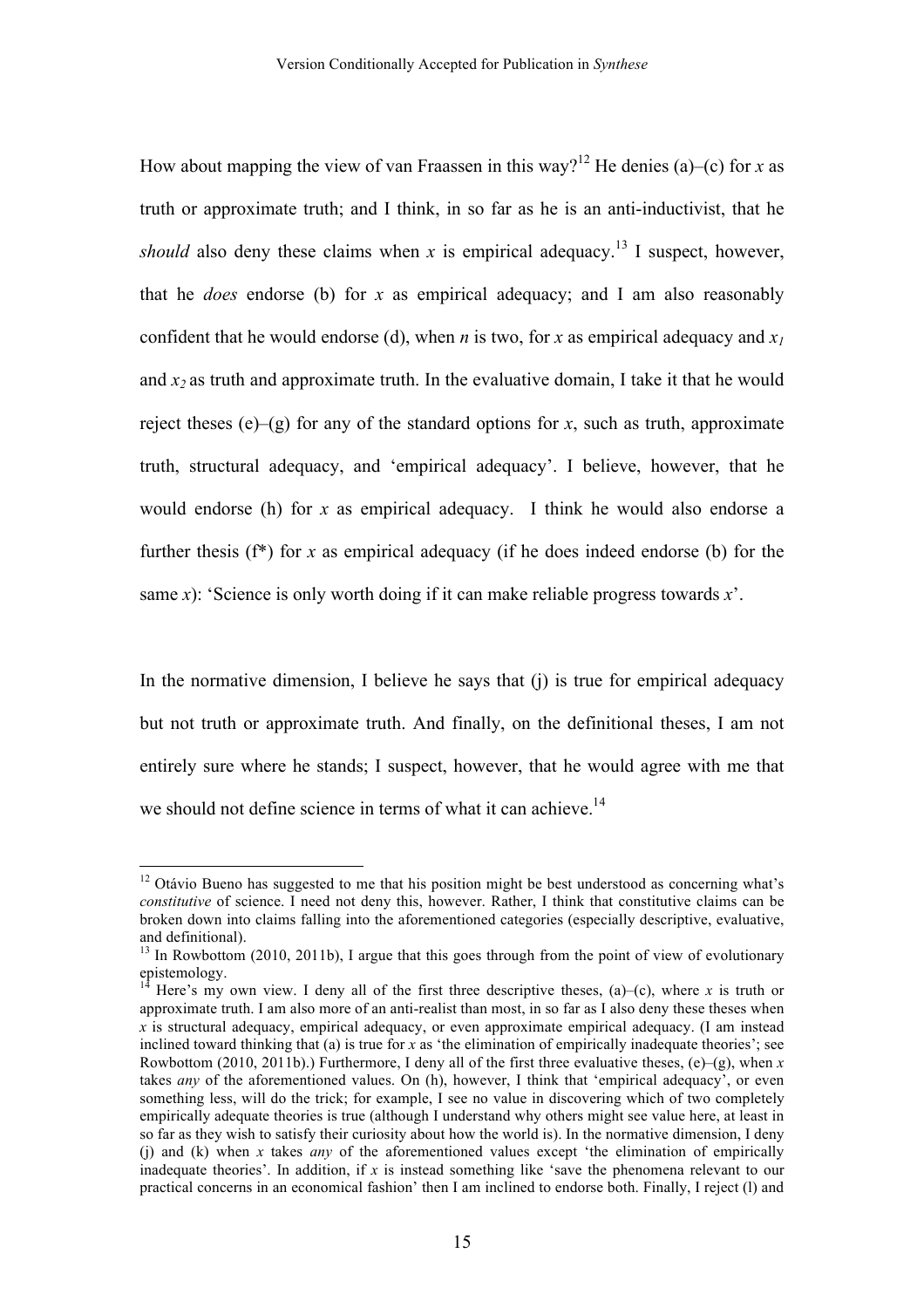Realists, by way of contrast, are more inclined to think that true statements may be formed by letting x be 'truth' or 'approximate truth' in  $(a)$ – $(c)$ ,  $(e)$ – $(h)$ , and  $(i)$ – $(m)$ . To be describable as a realist about science at all, it is plausible that a philosopher must think that *at least one* of these statements is true when this is done. And strong realists will think that many of these statements are true when this is done. As such, we have a rough and ready framework for measuring the strength of realist (or antirealist) commitment. (For example, some are descriptive realists only. Some are normative realists but not descriptive realists.) And all this without talking of the aims of science, or indeed of 'what counts as success in science as such'.15

It is also worth noting the extra freedom that the proposed framework provides, with respect to the difference between local and global issues—or what Magnus and Callender (2004) call *retail* and *wholesale* claims—which was raised earlier. For example, one might think that all of the descriptive questions can legitimately be answered globally (or *wholesale*), whereas none of the evaluative ones can. Or one might think that some descriptive questions can legitimately be answered globally, whereas others cannot. It is therefore possible to chart positions that are far more nuanced than those that can readily be appreciated by talking in terms of 'aims' and/or 'success'.

## **Acknowledgements**

<sup>&</sup>lt;u> 1989 - Johann Stein, marwolaethau a bhann an chomhair an chomhair an chomhair an chomhair an chomhair an chom</u> (m) in so far as I do not think we should *define* science in terms of what it can (or could conceivably) achieve. (I do not discuss (d) or (i) because this would require an extensive digression.)

<sup>&</sup>lt;sup>15</sup> In the normative dimension, naturally, we may be said to be discussing what we think scientists should aim for. But it is explicit, in this context, that we are discussing *scientists*.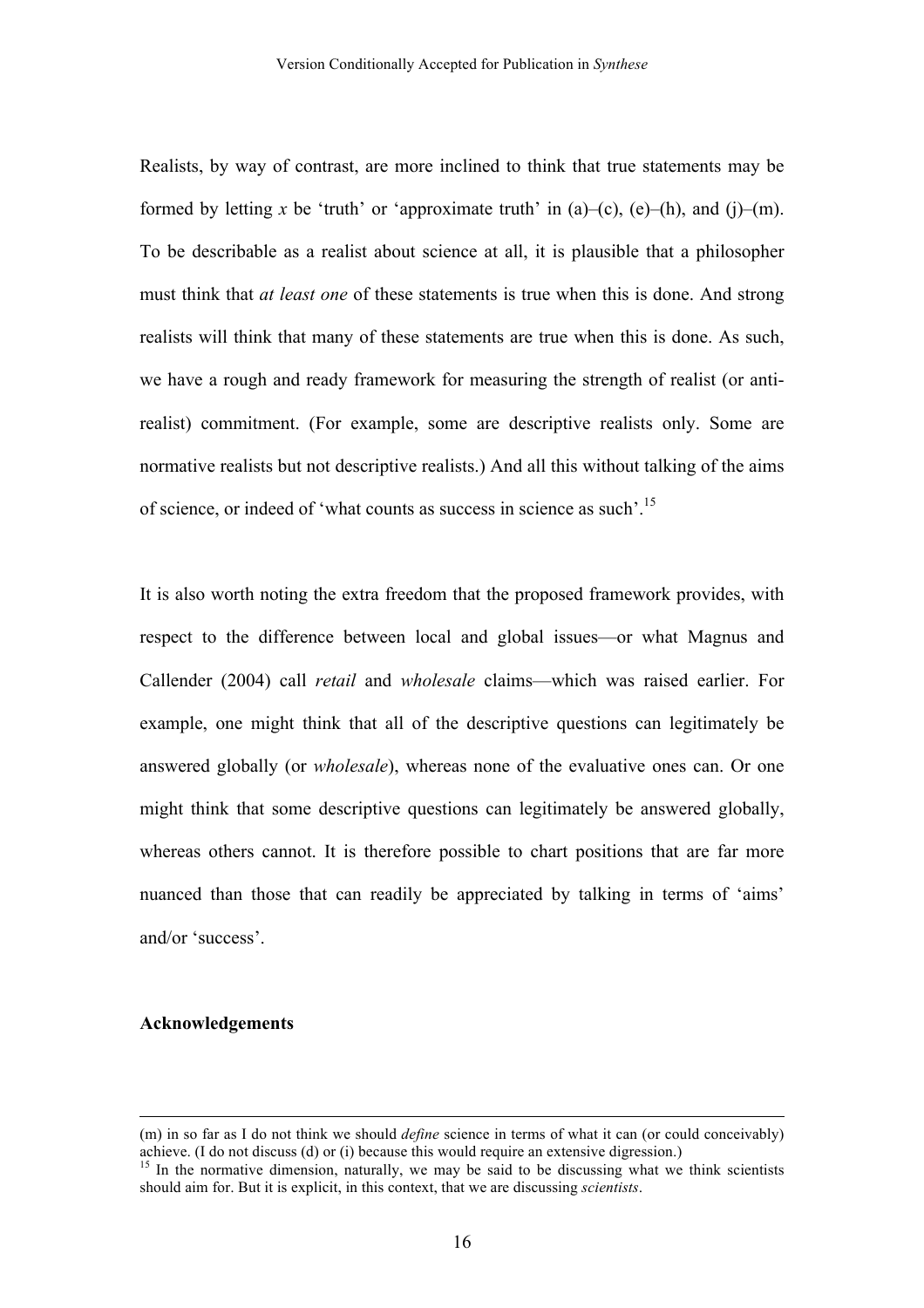I am grateful to Sydney's Centre for the Foundations of Science for supporting this research, and an audience at the University of Sydney for prompting it. I should also like to thank Otávio Bueno, Maureen O'Malley, and several anonymous referees for helpful feedback.

## **References**

Bacon, Francis. 1620. *Novum Organum*. Ed. P. Urbach and J. Gibson. Chicago: Open Court, 1994.

Bird, Alexander. 2000. *Thomas Kuhn*. Chesham: Acumen.

Cooper, Neil. 1964. 'The Aims of Science', *The Philosophical Quarterly* 57, 328– 333.

Keller, Evelyn F. 2007. 'A Clash of Two Cultures', *Nature* 445, 603.

Kuhn, Thomas S. 1996. *The Structure of Scientific Revolutions*. 3rd Edition. Chicago: University of Chicago Press.

Laudan, Larry. 1984. *Science and Values: The Aims of Science and their Role in Scientific Debate*. Berkeley: University of California Press.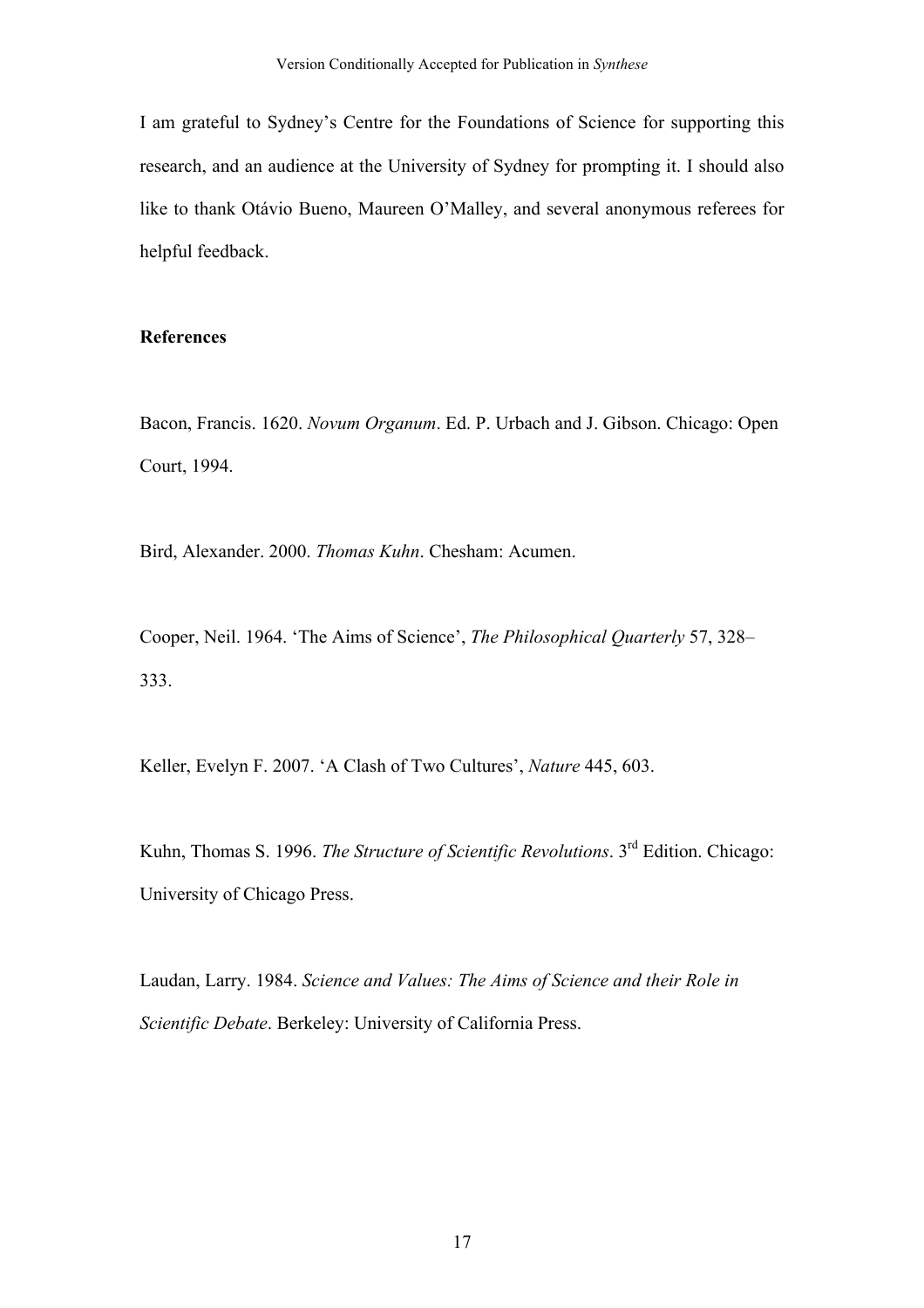List, Christian & Clemens Puppe. 2009. 'Judgement Aggregation: A Survey', in *Oxford Handbook of Rational and Social Choice*, ed. P. Anand, C. Puppe, and P. Pattanaik. Oxford: Oxford University Press.

Magnus, P. D. & Craig Callender. 2004. 'Realist Ennui and the Base Rate Fallacy', *Philosophy of Science* 71, 320–338.

Newton-Smith, William H. 1981. *The Rationality of Science*. London: Routledge.

Newton-Smith, William H. 2000. 'Introduction', in *A Companion to the Philosophy of Science*, ed. W. H. Newton-Smith. Oxford: Blackwell.

Popper, Karl R. 1983. *Realism and the Aim of Science*. London: Routledge.

Resnik, David B. 1993. 'Do Scientific Aims Justify Methodological Rules?', *Erkenntnis* 38, 223–232.

Rosen, Gideon. 1994. 'What Is Constructive Empiricism?', *Philosophical Studies* 74, 143–178.

Rowbottom, Darrell P. 2010. 'Evolutionary Epistemology and the Aim of Science', *Australasian Journal of Philosophy* 88, 209–225.

Rowbottom, Darrell P. 2011a. 'Stances and Paradigms: A Reflection', *Synthese* 178, 111–119.